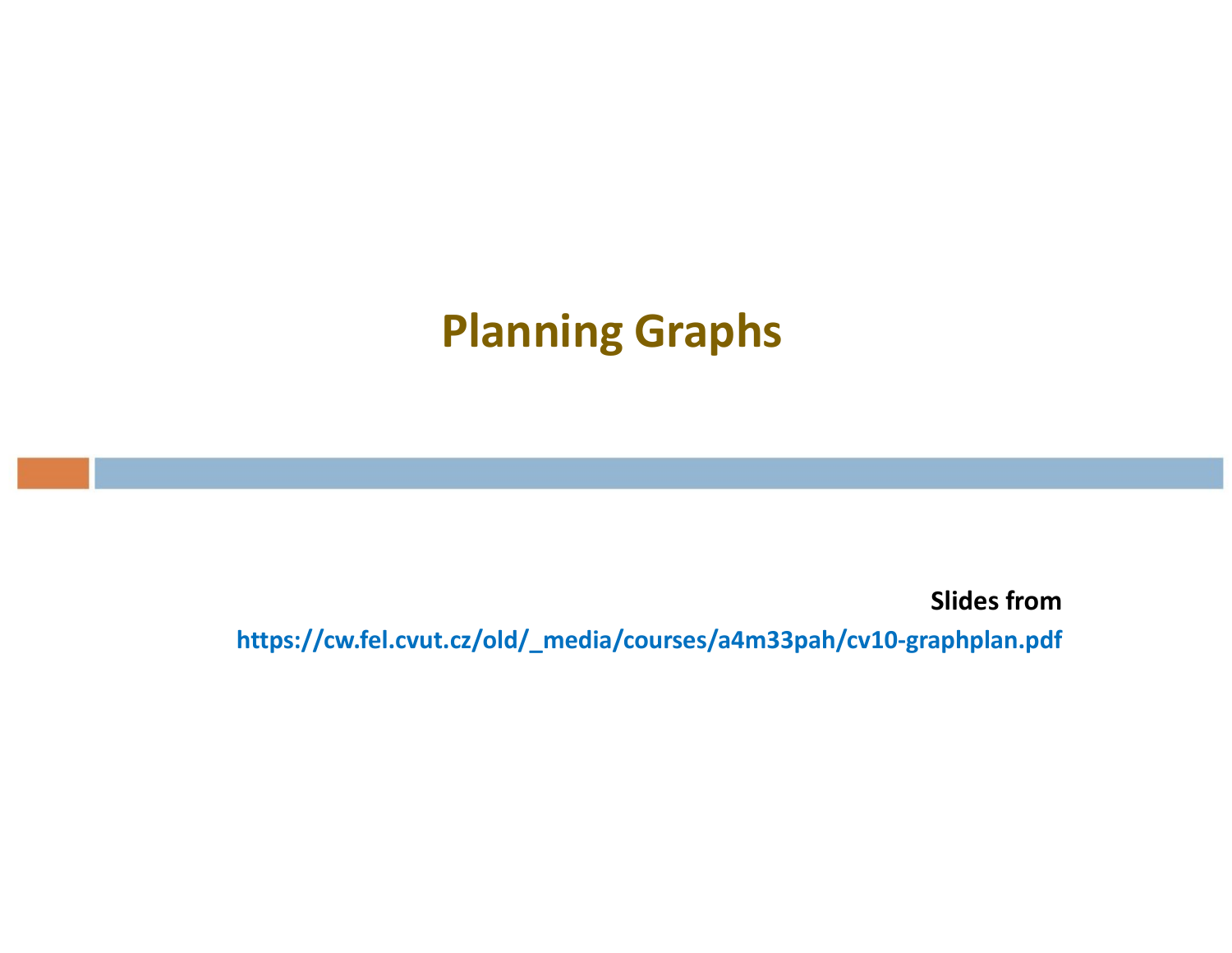- □ Planning graphs are an efficient way to create a representation of a planning problem that can be used to
	- Achieve better heuristic estimates
	- **Directly construct plans**
- □ Planning graphs only work for propositional problems.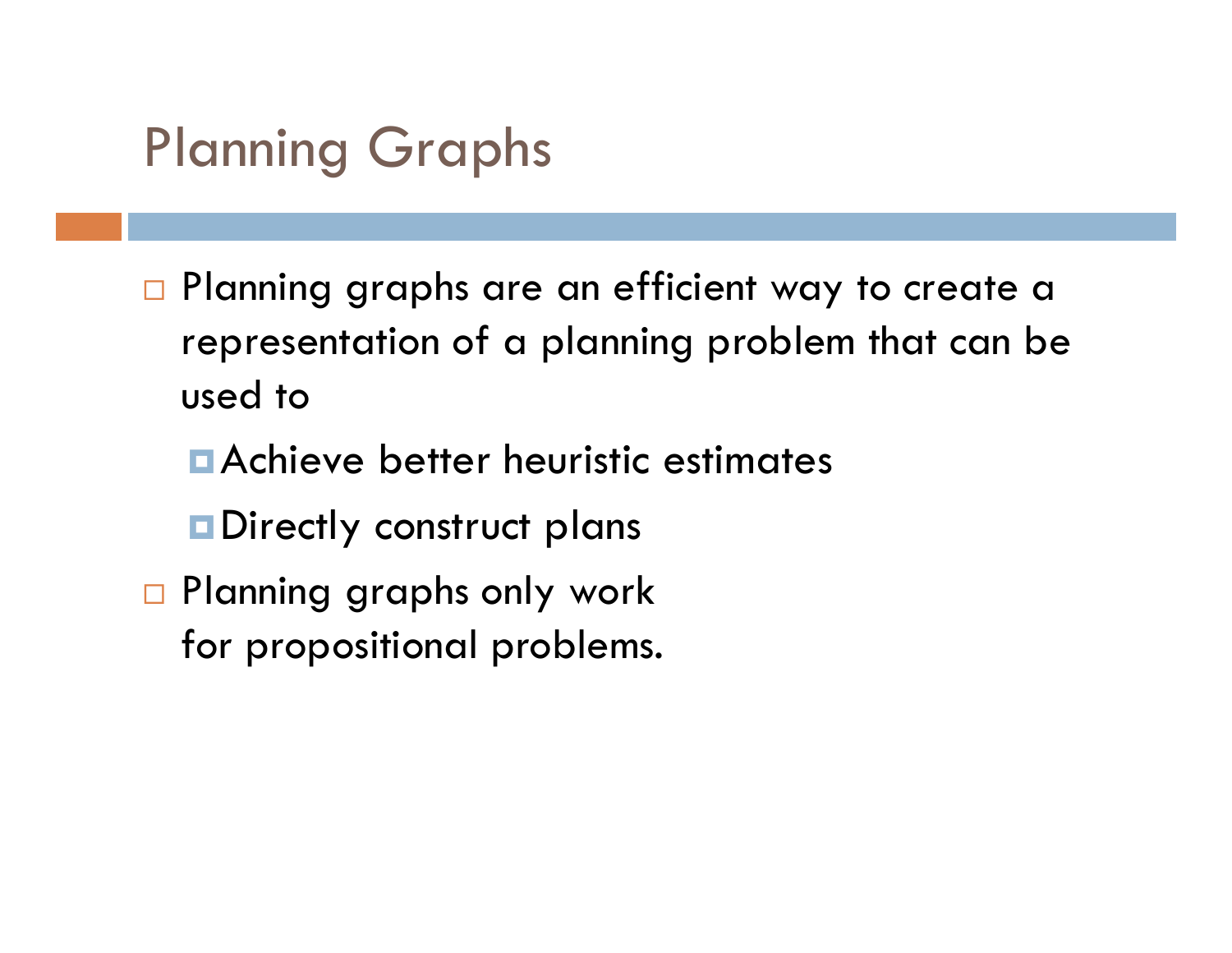- $\Box$  Planning graphs consists of a seq of levels that correspond to time steps in the plan.
	- **Level 0** is the initial state.
	- Each level consists of a set of literals and a set of actions that represent what *might be* possible at that step in the plan
	- *Might be* is the key to efficiency
	- **Records only a restricted subset of possible** negative interactions among actions.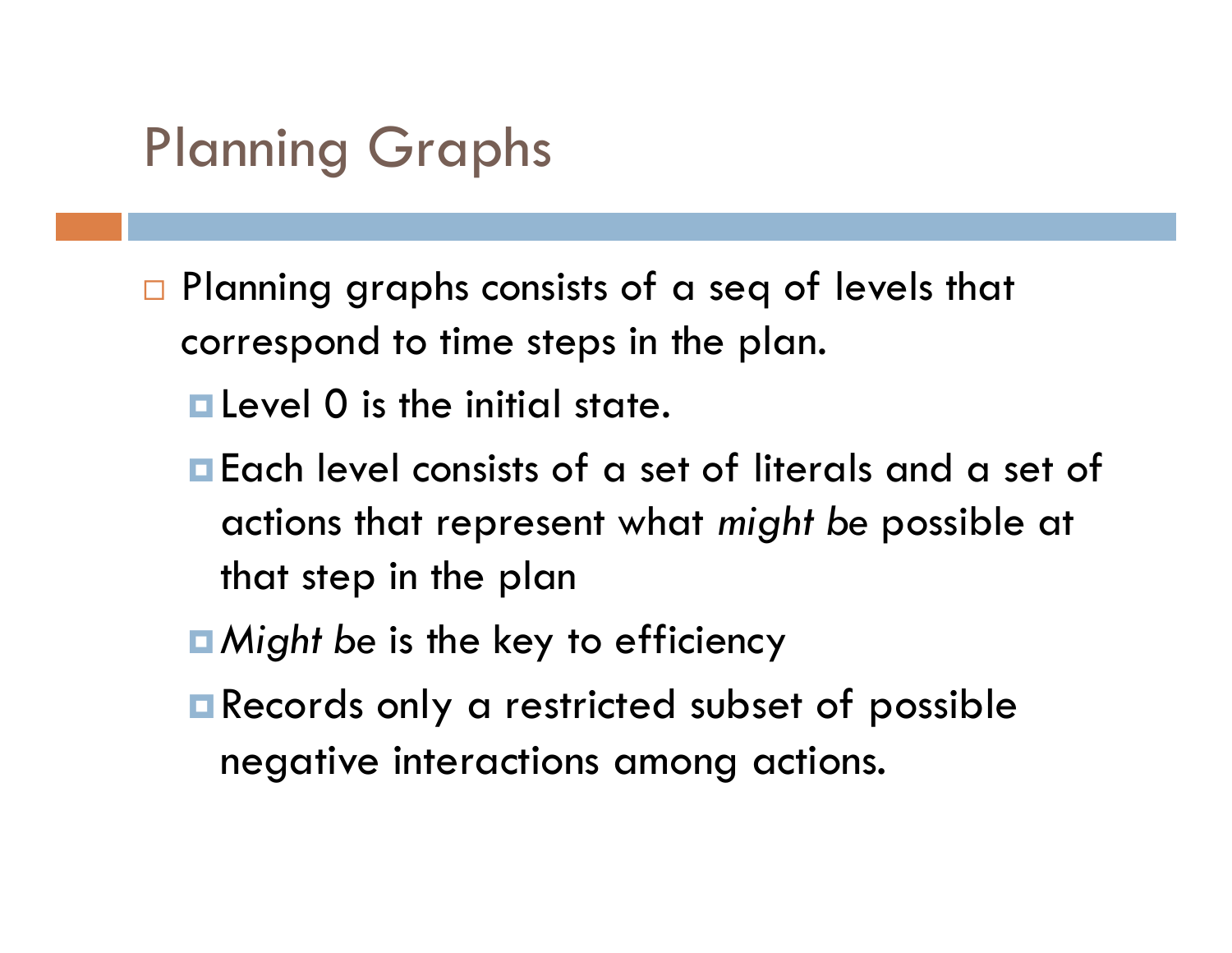#### □ Each level consists of

- *Literals* = all those that *could* be true at that time step, depending upon the actions executed at preceding time steps.
- *Actions* = all those actions that *could* have their preconditions satisfied at that time step, depending on which of the literals actually hold.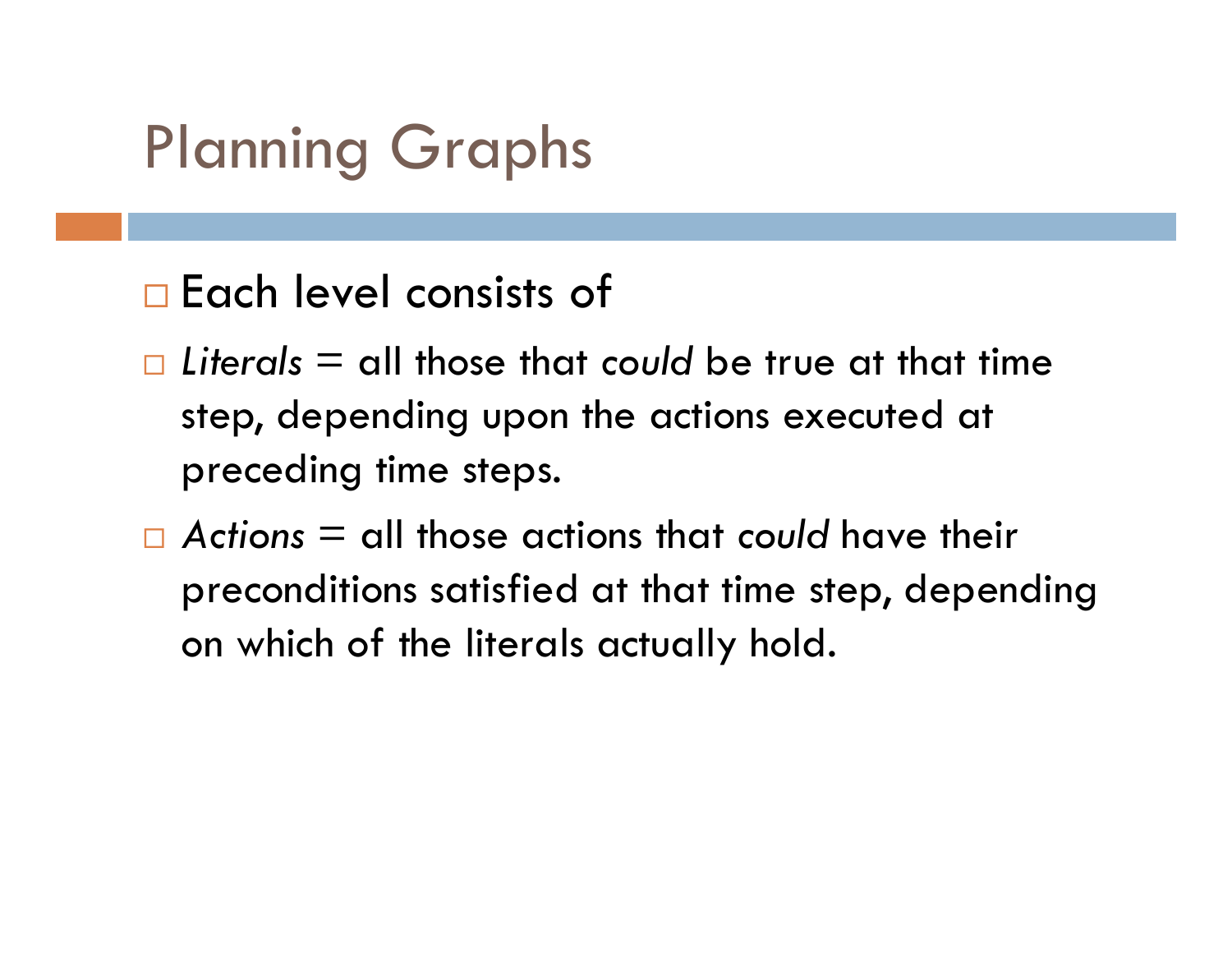```
Init(Have(Cake))
Goal(Have(Cake) \wedge Each(Cake))Action(Eat(Cake), 
 PRECOND: Have(Cake)
 EFFECT: ¬Have(Cake) \land Eaten(Cake))
Action(Bake(Cake), 
 PRECOND: ¬ Have(Cake)
 EFFECT: Have(Cake))
```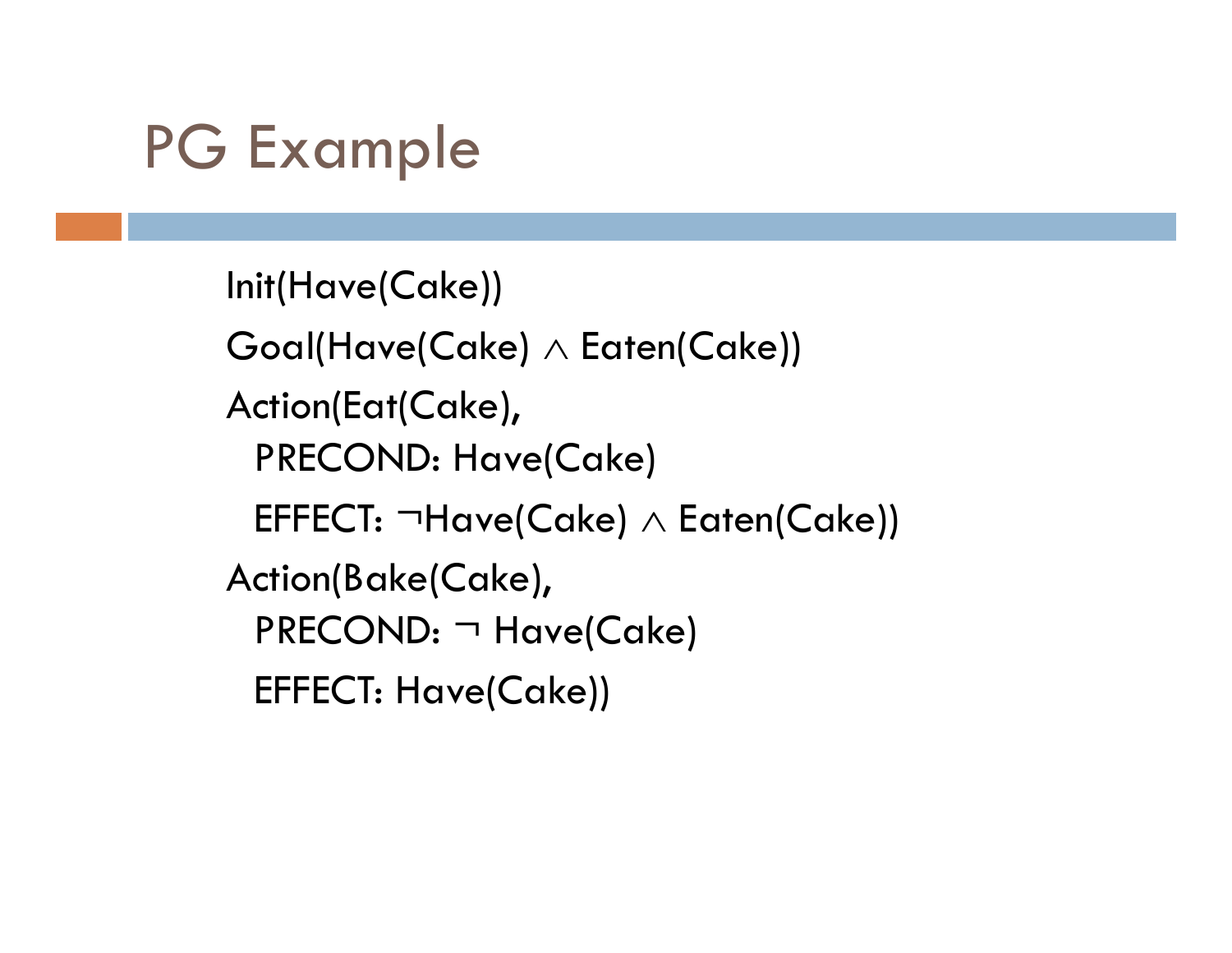$S_0$ 

Have(Cake)

-Eaten(Cake)

Create level 0 from initial problem state.

 $A_0$ 

 $S_1$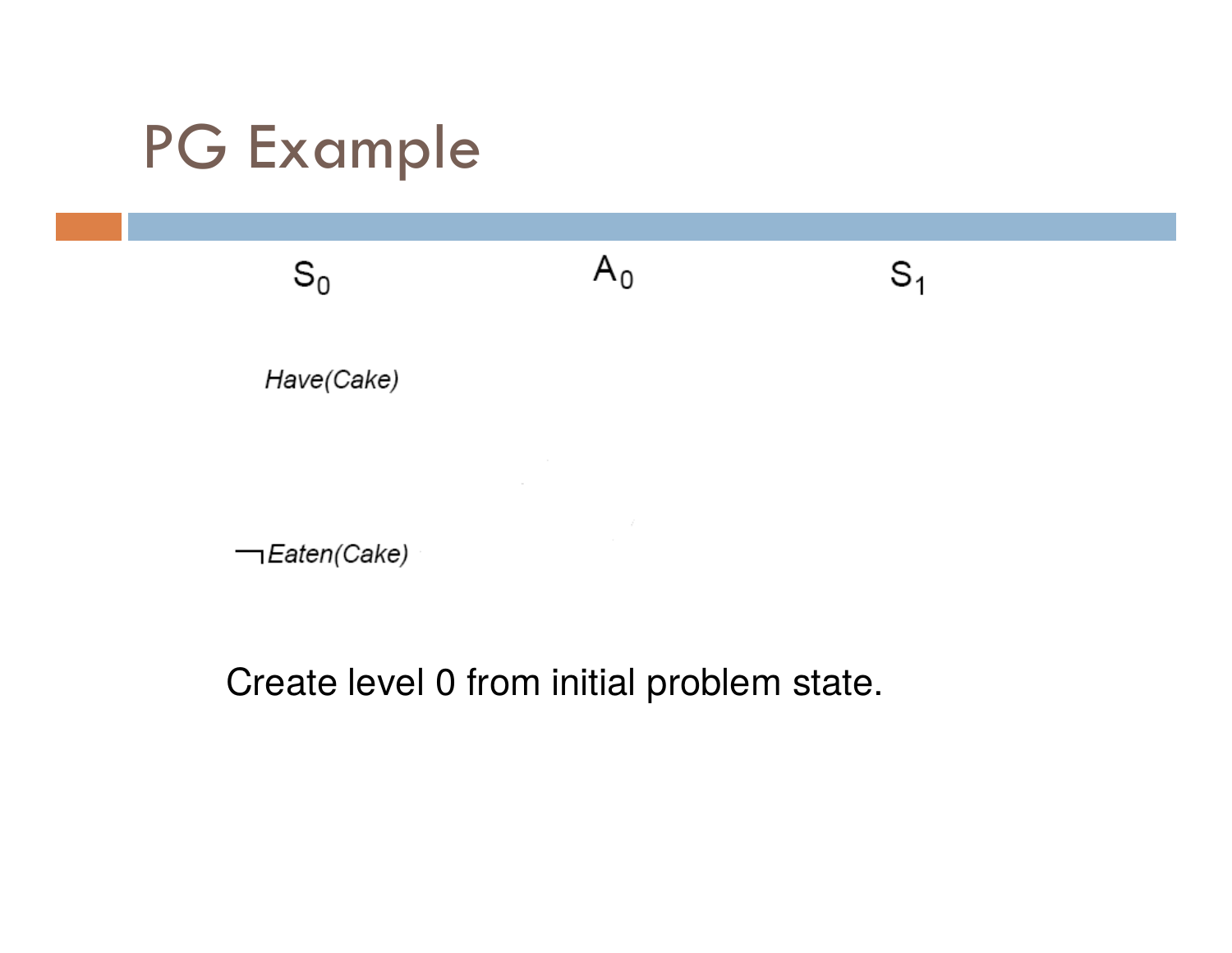

Add all applicable actions.

Add all effects to the next state.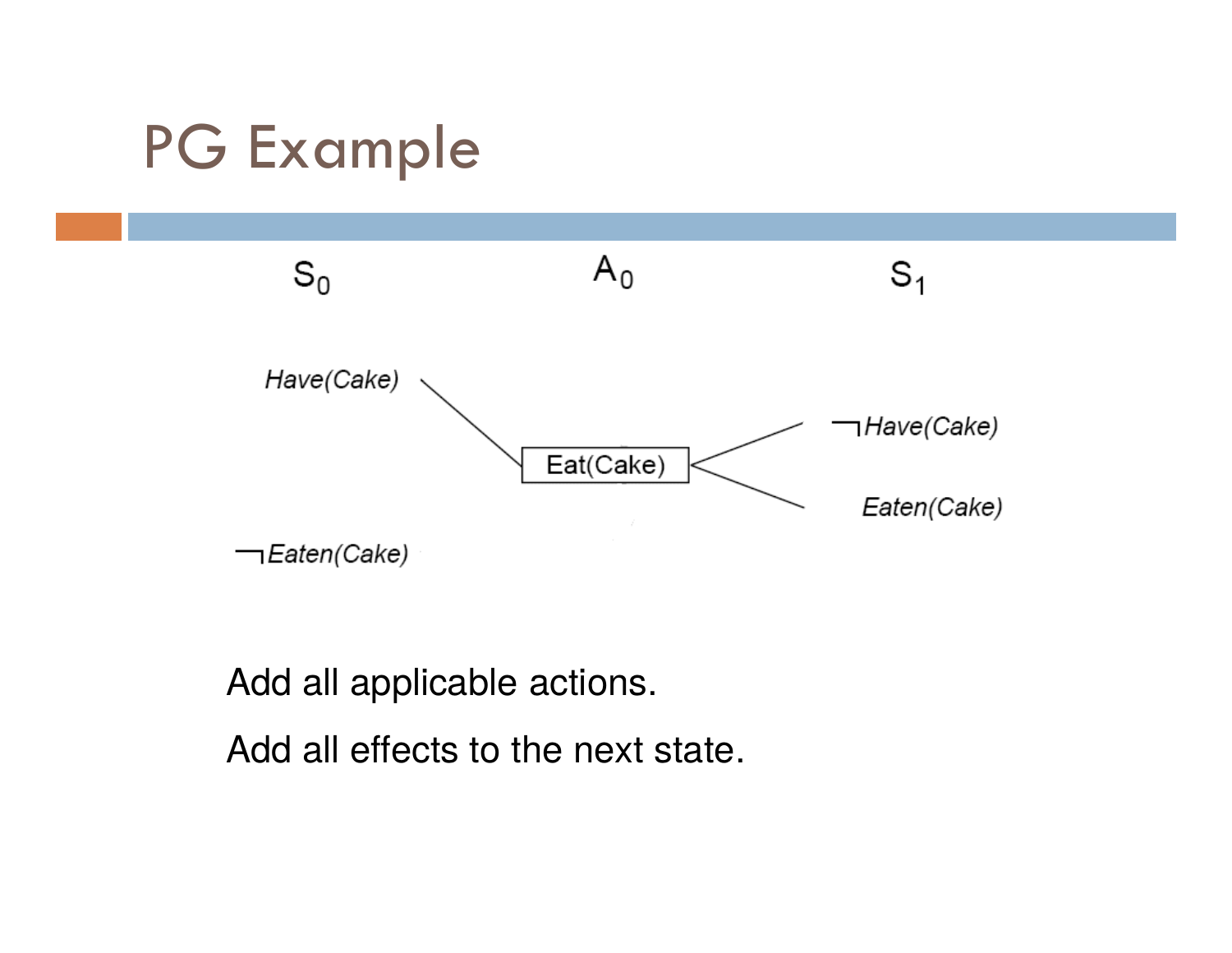

Add *persistence actions* (inaction = no-ops) to map all literals in state  $S_i$  to state  $S_{i+1}$ .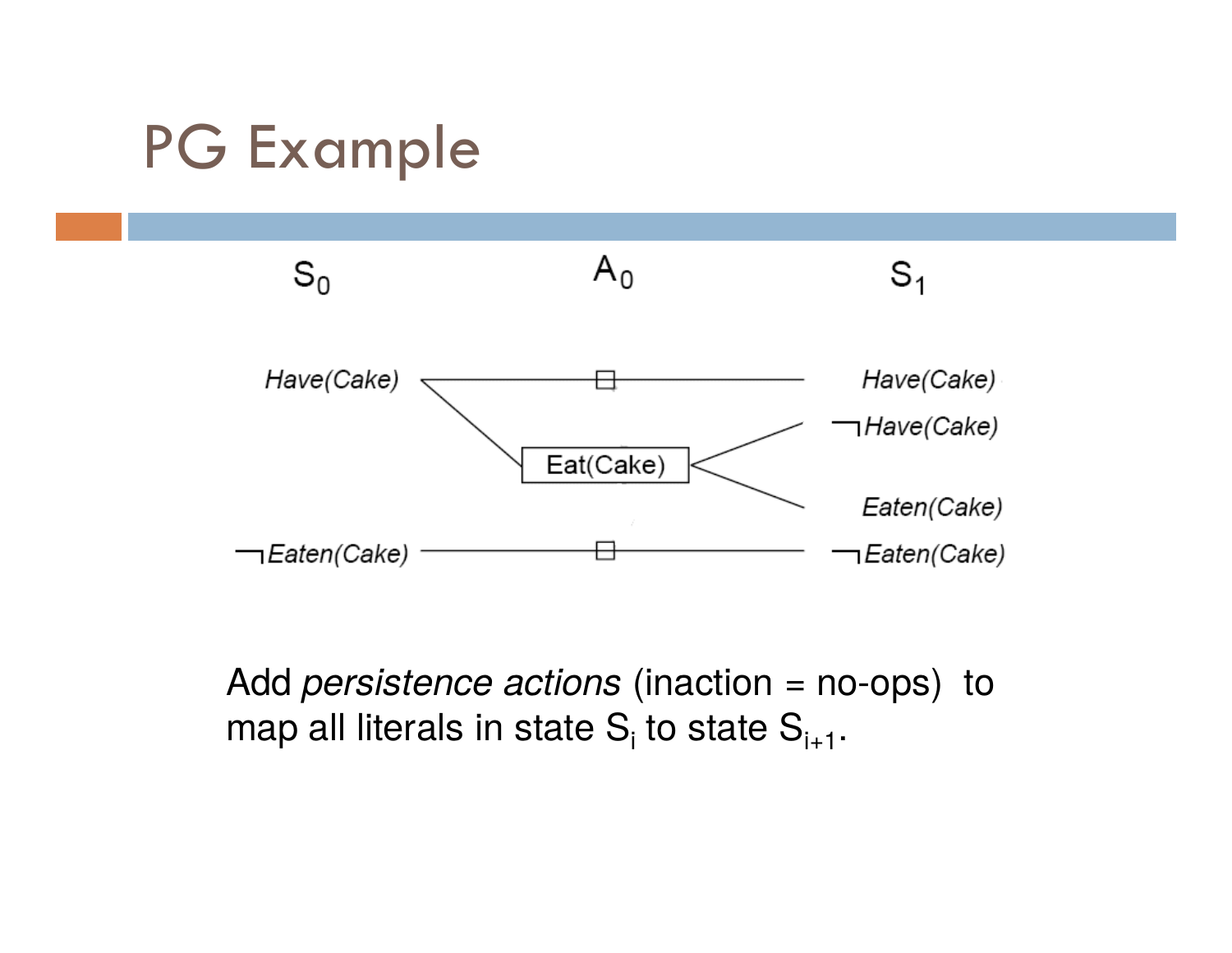

Identify *mutual exclusions* between actions and literals based on potential conflicts.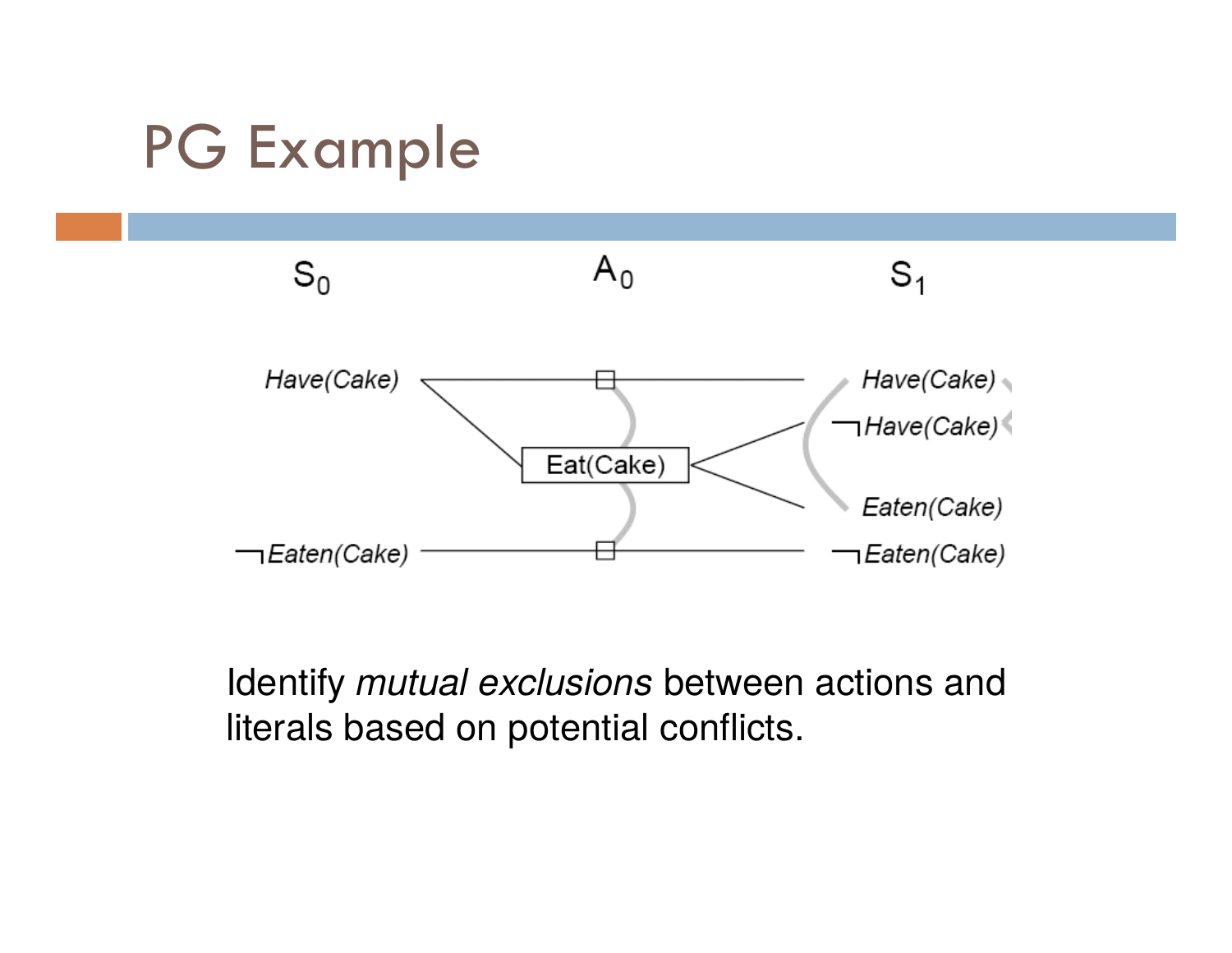#### Mutual exclusion

#### A mutex relation holds between **two actions** when:

- *Inconsistent effects*: one action negates the effect of another.
- *Interference*: one of the effects of one action is the negation of a precondition of the other.
- *Competing needs*: one of the preconditions of one action is mutually exclusive with the precondition of the other.
- A mutex relation holds between **two literals** when:
	- $\blacksquare$  one is the negation of the other OR
	- $\blacksquare$  each possible action pair that could achieve the literals is mutex (inconsistent support).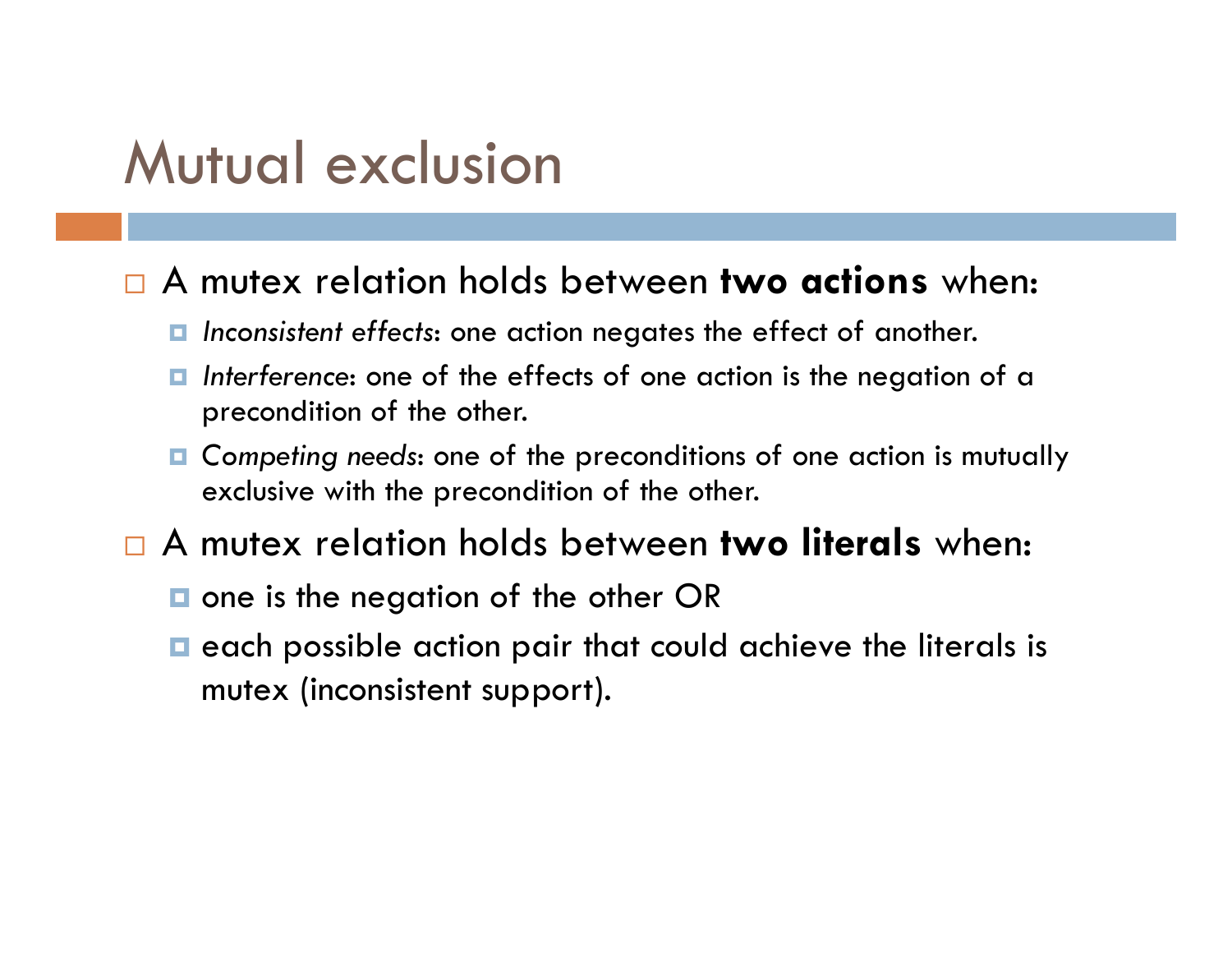## Cake example



- $\Box$  Level S<sub>1</sub> contains all literals that could result from picking any subset of actions in  $A_0$ 
	- **n** Conflicts between literals that can not occur together (as a consequence of the selection action) are represented by mutex links.
	- S1 defines multiple states and the mutex links are the constraints that define this set of states.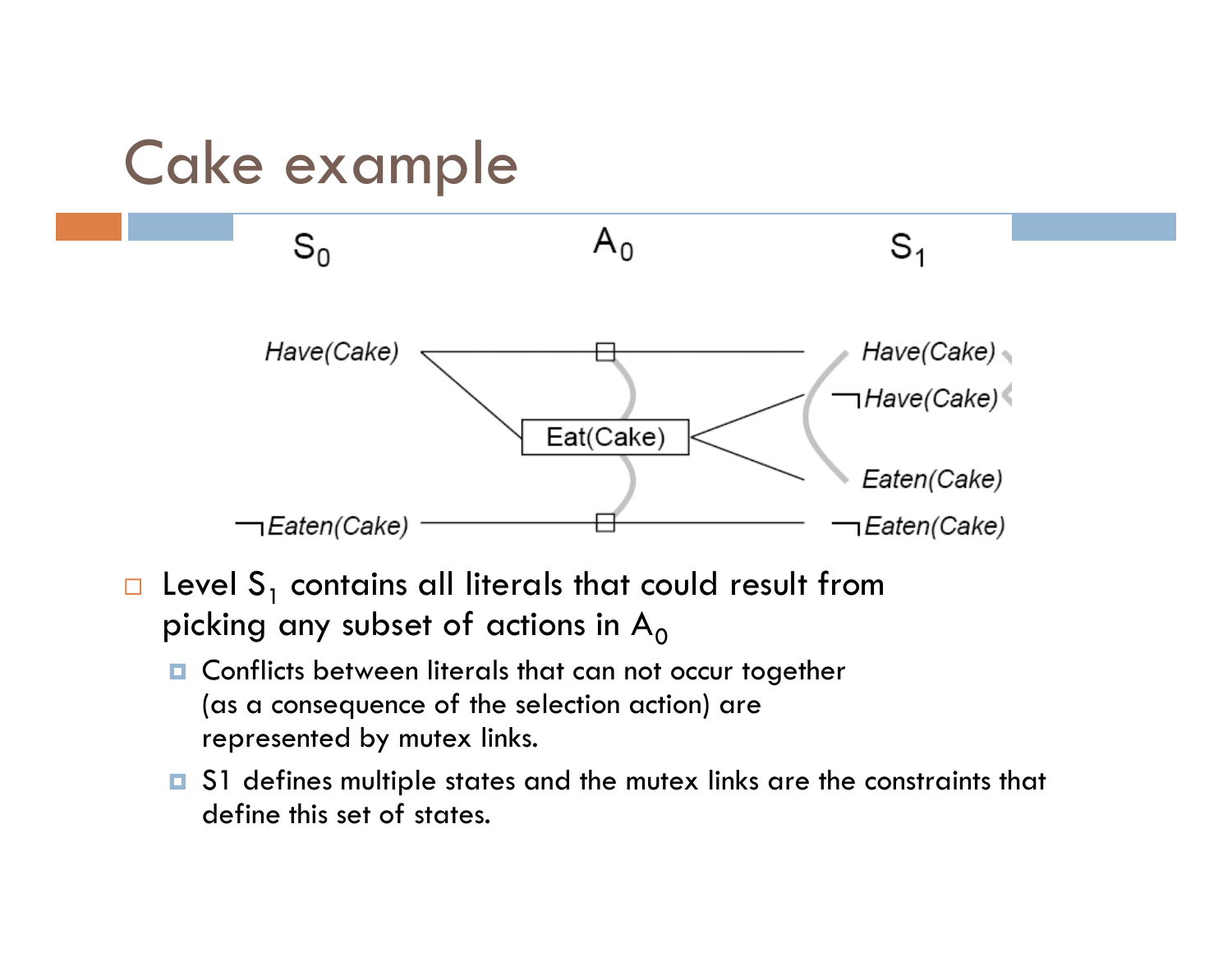# Cake example



- □ Repeat process until graph levels off:
	- $\blacksquare$  two consecutive levels are identical, or
	- $\Box$  contain the same amount of literals (explanation follows later)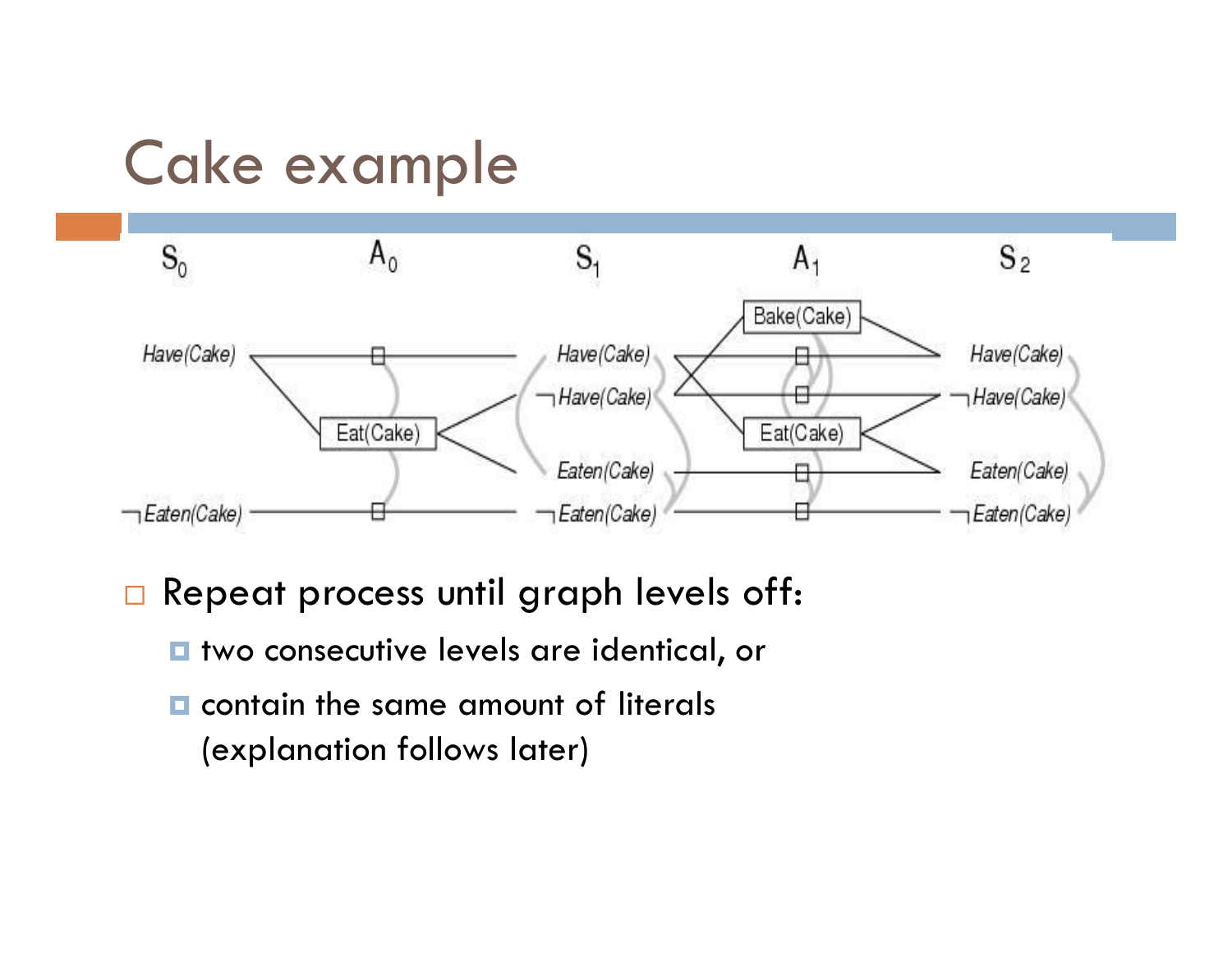#### The GRAPHPLAN Algorithm

Extract a solution directly from the PG

**function** GRAPHPLAN(*problem*) **return** *solution* or failure

*graph* INITIAL-PLANNING-GRAPH(*problem*)

*goals* GOALS[*problem*]

**loop do**

**if** *goals* all non-mutex in last level of graph **then do** *solution* EXTRACT-SOLUTION(*graph, goals,* LENGTH*(graph)*) **if** solution  $\neq$  failure **then return** solution **else if** NO-SOLUTION-POSSIBLE(*graph*) **then return** failure *graph* EXPAND-GRAPH(*graph, problem*)